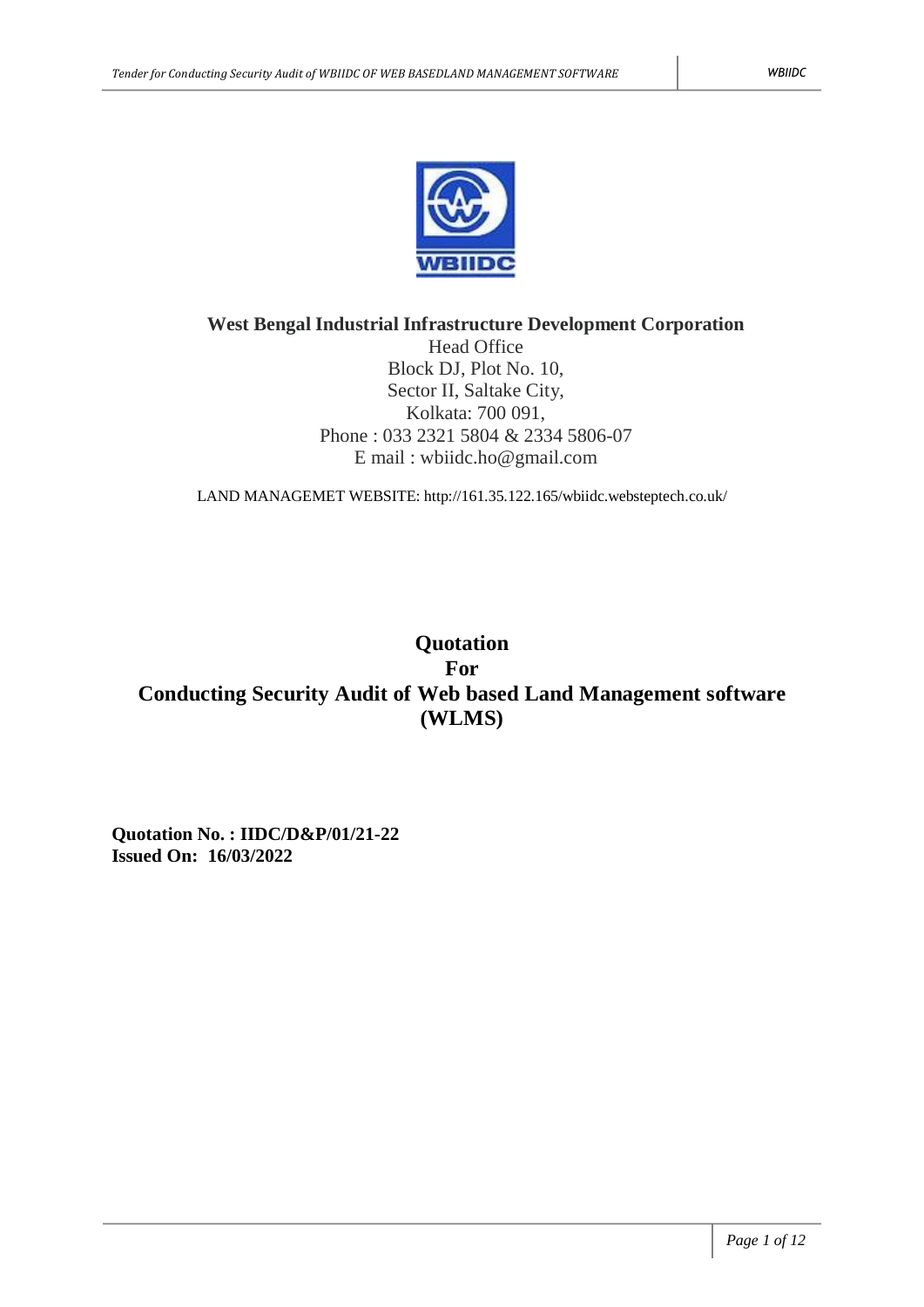## **West Bengal Industrial Infrastructure Development Corporation**

Head Office Block DJ, Plot No. 10, Sector II, Saltake City, Kolkata: 700 091, Phone : 033 2321 5804 & 2334 5806-07 E mail : wbiidc.ho@gmail.com

# **QuotationNo.:**IIDC/D&P/01/21-22 **Dated: 16/03/2022**

# **NOTICE INVITING QUOTATION(NIQ)**

The web based land management system which is included the following facilities:

- Online View and apply for land.
- Get online service of WBIIDC through this portal
- Get online Application facility of Mortgage, product Line Change, Land assignment etc.
- Online facility of payment.
- Tracking Application for the application from the WBIIDC's side.
- Prayer facility through online after rejection for applicants.
- Online Land bank where officials get data easily.
- Master Data control.
- Access Management System.

Basically it is a robust system which is control all the process of land related with the online portal.

**West Bengal Industrial Infrastructure Development Corporation** (WBIIDC) invites sealed Quotations under two envelope system (Part-I: Technical Quotation and Part-II: Price Quotation) from the organizations empanelled by Indian Computer Emergency Response Team (CERT-In) under the Ministry of Electronics and Information Technology, Government of India for the security audit of Land Management Software website as per the terms and conditions stipulated in this tender document.

The interested Quotationer should submit their Quotations to WBIIDC Head Office Block DJ, Plot No. 10,Sector II, Salt lake City,Kolkata: 700 091 on or before 31/03/2022 upto 04:00 PM. Technical Quotations will be opened on the day of 5/04/2021 at 12:30 PM in the presence of the Quotationer's representatives who choose to attend. The Quotations shall not be accepted beyond the stipulated date and time under any circumstances what so ever.

WBIIDC reserves the right to cancel the Quotation at any time or amend / withdraw any of the terms and conditions contained in the Quotation Document without assigning any reason thereof.

Jection

**EXECUTIVE ENGINEER (D&P)** West Bengal Industrial Infrastructure Development Corporation

*Page 2 of 12*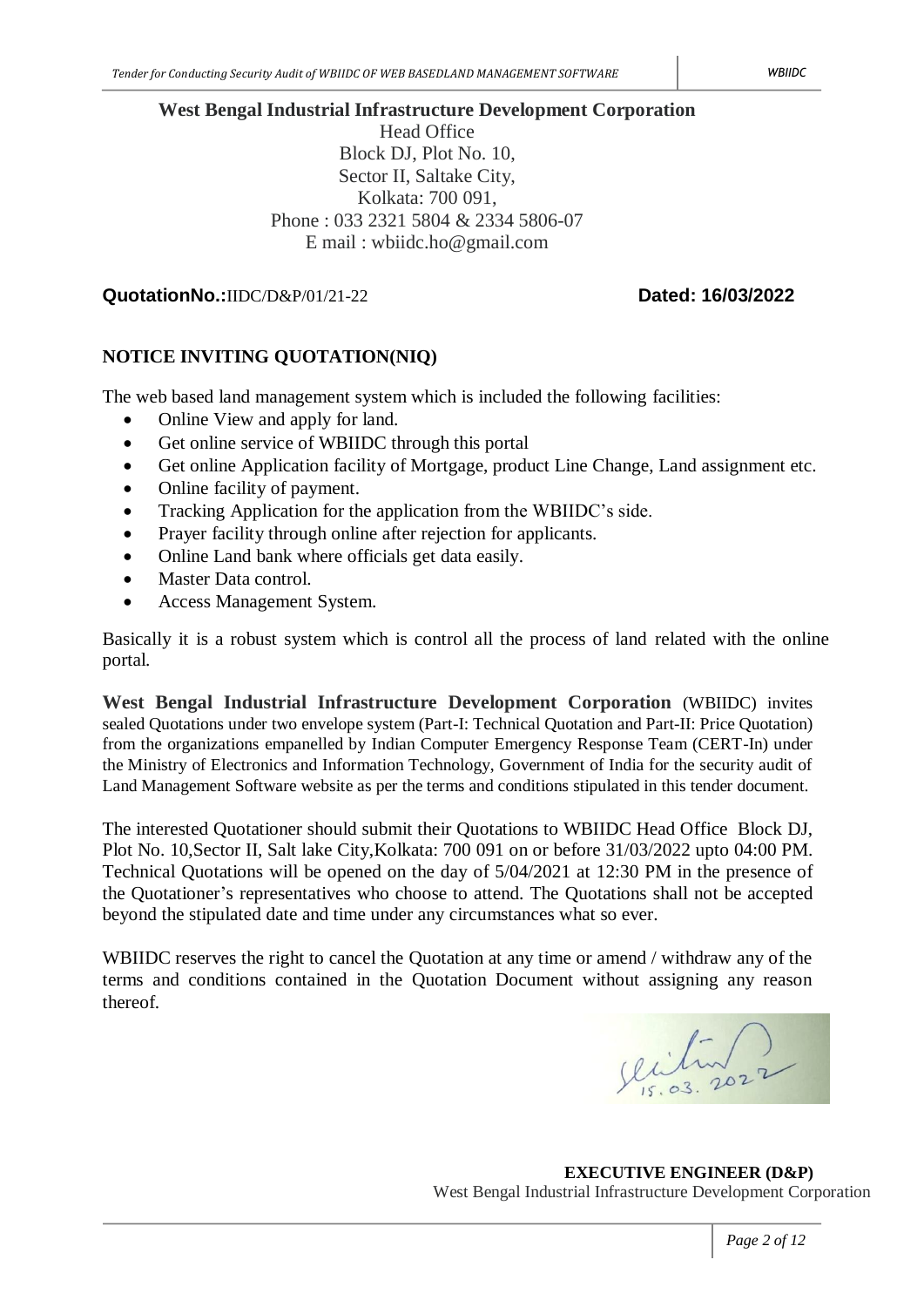#### **1. INSTRUCTIONS TOQUOTATIONDERS**

Cost of Quotation: The Quotationer shall bear all costs associated with the preparation and submission of his Quotation and WBIIDC will no case shall be responsible or liable for those costs, regardless of the conduct or outcome of the tender process.

The Quotationer is expected to examine all instructions, forms, terms and conditions in the tender document. Failure to furnish all information required by the tender document or submission of a tender not substantially responsive to the tender document in every respect will be at the Quotationer's risk and may result in rejection of his Quotation.

#### **Preparation ofQuotations**

Language: Quotations and all accompanying document shall be in English language. In case any accompanying documents are in other languages, it shall be accompanied by an English Translation. The English version shall prevail in matters ofinterpretation.

#### **Format and Signing of Quotation:**

- (a) The Quotationer shall submit one copy of the tender document and addenda, if any, thereto with each page of this document signed and stamped to confirm the acceptance of the terms and conditions of the tender by the Quotationer.
- (b) The documents comprising the Quotation shall be typed and all pages of the Quotation shall be signed by a person duly authorized to sign on behalf of the Quotationer.
- (c) Conditional Quotations/offers will be summarily rejected.

#### **Submission ofQuotations:**

The Quotationer shall submit their offer in two separate envelopes i.e., (i)Quotation price , (ii) Technical Quotation and All these two envelopes must be sealed, stamped and put in bigger envelope duly sealed and super-scribed as

"**Quotation for ConductingSecurity Audit of Web based Land Management System.**" and must be sent to the following address by04.00 **PM on or before 31.03.2022**: WBIIDC Head Office **Block DJ, Plot No. 10, Sector II, Saltake City, Kolkata: 700 091,**

The sealed cover of the Quotation must consist of the following documents:

- (a) Envelope No.1: Quotation price.
- (b) Envelope No.2: Technical Quotation as per prescribed formats as per the check list and EligibilityCriteria.

Quotationer must submit copies of all documents required, duly singed and stamped on all pages of theQuotation.

**ValidityofQuotation:**TheQuotationmustremainvalidandopenforacceptanceforaperiodof**15days**from the date of opening of Technical Quotation.

#### **Late and DelayedQuotations:**

Quotations must be received not later than the date and time stipulated in the tender document. WBIIDC may, at its discretion, extend the deadline for submission of Quotations in which case all rights and obligations of WBIIDC and the Quotationer will be the same.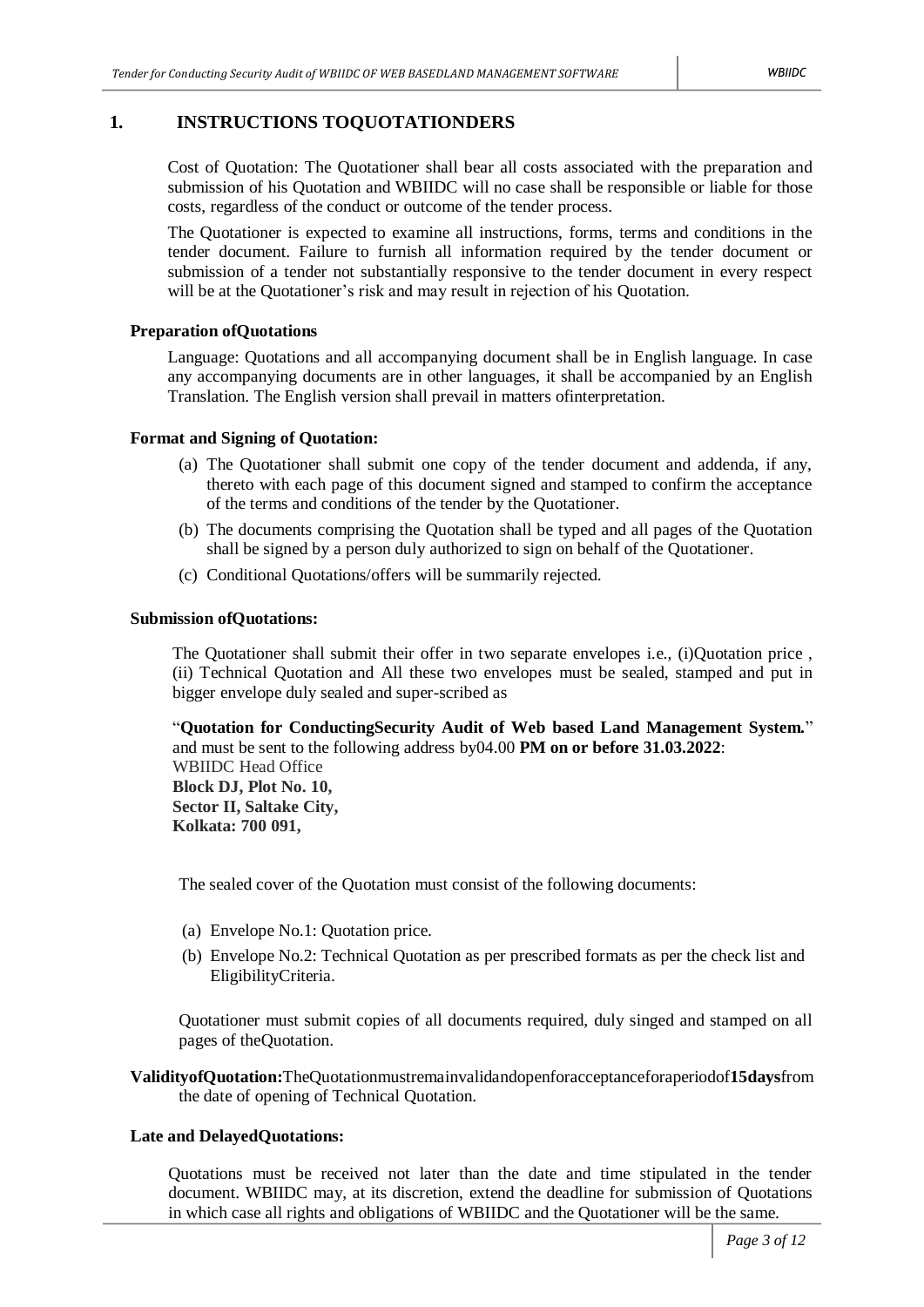Any Quotation received by WBIIDC after the deadline for submission of Quotations, as stipulated above, shall not be considered.

Quotations will be evaluated based on the information submitted by Quotationer. However, WBIIDC reserves the right to seek clarification from the Quotationers if the evaluation committee considers it necessary for proper assessment of the proposal.

#### **2. ELIGIBILITY CRITERIA**

The Quotationer must be an empanelled organization ofCERT-In. TheQuotationer must have successfully completed minimum three (3) Security Audits in CPSUs / Govt. Organizations during last three years. Copy of work order and completion certificate shall beattached.The Quotationer must have a support office located in KOLKATA with a help desk facility in their office. TheQuotationer must submit an undertaking as in Annexure - III that it has not been blacklisted by any government department/autonomous bodies and/or anyinstitutions. TheQuotationer should be duly registered with the relevant tax authorities such as GST, etc. and documentary evidence for such registration shall befurnished. Quotationers are requested to submit the necessary documentary evidence for the aforesaid information along with their Quotation.

#### **3. WORK PERIOD**

The completion of the work shall not take more than 30 days from the date of issue of Work Order. Period which covers from commencement of initial audit of identified security vulnerabilities along with remedial solutions/recommendations, fixing those vulnerabilities by concerned department of WBIIDC to the issuance of final security audit certificate by the auditingfirm.

#### **4. PAYMENTTERMS**

The payment will be made only after submitting the Security Audit Certificate and Security Assessment Report on completion of Security Audit of WBIIDC Web Based Land Management website. No advance payment shall bemade. No claim on account of any price variation / escalation shall beentertained. Payment will be released after deduction of TDS and other statutory dues as applicable after the receipt of bill. No claim for interest in case of delayed payment will be entertained by theWBIIDC.

All payments under shall be made to the account of theAgency.

#### **5. LIQUIDATED DAMAGES**

If there is any delay after given time period, a Liquidated Damage (LD) @ 2% of total cost of work per week or part thereof will be deducted from thebill.

**6.** All disputes are subject to the jurisdiction of the Courts in Kolkata.

#### **7. Scope ofWork**

Primary objective of the security audit exercise is to identify major vulnerabilities of the WBIIDC's Web based Land Management website from internal and external threats. Once the threats are identified and reported, the auditors should also suggest acceptable and possible remedies. The Minimal information of Website: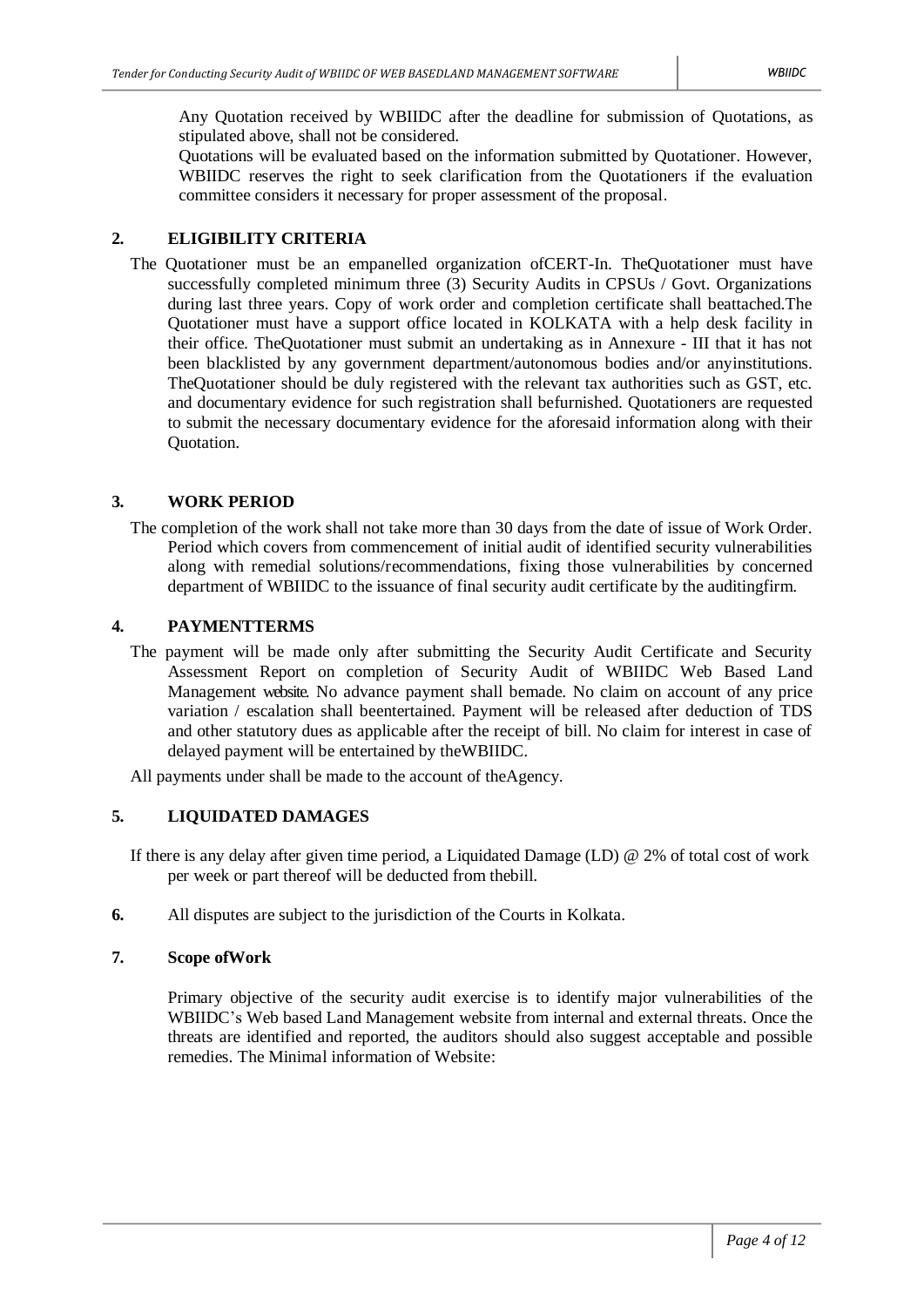| <b>Organization</b> | <b>Indicative</b><br>no. of<br><b>Dynamic</b><br><b>Pages</b> | Indicative<br>no. of Static<br><b>Pages</b> | Indicative<br><b>Total No.</b><br>of Pages | URL                                                |
|---------------------|---------------------------------------------------------------|---------------------------------------------|--------------------------------------------|----------------------------------------------------|
| <b>WBIIDC</b>       | Check the<br>URL                                              | <b>NIL</b>                                  | Check the<br>URL                           | http://161.35.122.165/w<br>biidc.websteptech.co.uk |

The Auditor is expected to carry out an assessment of the vulnerabilities, threats and risks through Internet Vulnerability Assessment and Penetration Testing. This will include identifying remedial solutions and recommendations for implementation of the same to mitigate all identified risks, with the objective of enhancing the security of the website. The audit of the WBIIDC website should be conducted in conformity with NIC auditguidelines.

- **Audit Environment: -**Audit can be done on-site or off-site. The WBIIDC website has presently been uploaded on temporary stagingservers.
- To ensure that the WBIIDC website is free from the vulnerabilities, the audit exercise will need to undertake the followingactivities:
	- i) Identify the security vulnerabilities, which may be discovered during the security audit including Cross-site Scripting, Broken Links/ Weak Session Management, Buffer Overflows, Forceful browsing, Form/hidden field manipulation, Command Injection, Insecure use of cryptography, Cookie posting, SQL injection, Server missconfiguration, well known platform vulnerabilities, errors triggering sensitive information, leaketc.
	- ii) PasswordPolicy
	- iii) Log Review, incident response and forensicauditing
	- iv) Integrity Checks
	- v) Virus Detection
	- vi) Identification and prioritization of various risks to the WBIIDCwebsite
	- vii) Identify remedial solutions and recommendations for making the WBIIDC website secure & safe.
	- viii) Any otherissues.
- **Roles and Responsibilities: -**The auditor responsibilities need to articulate not just the audit tasks, but also the documentation of their activities, reporting their actions etc. and providing necessary guidance to the developer as and when requested during the audit phase.

**Audit Report:-** Security Audit Report should clearly state that these web-page(s), including the backend database and scripts, if any, are free from any vulnerability and malicious code, which could be exploited to compromise andgain.

#### **Deliverables and AuditReports**

The selected auditor will be required to submit the following documents in printed format (2 copies each) after the security audit:

- i) At Level-1, a detailed report with security status and discovered vulnerabilities weakness and mis-configurations with associated risk levels and recommended actions for riskmitigations.
- ii) Summary and detailed reports on security risk, vulnerabilities and audit with the necessary counter measures and recommended corrective actions to be undertaken by WBIIDC.
- iii) The auditor will submit the final audit report after the remedies/recommendations are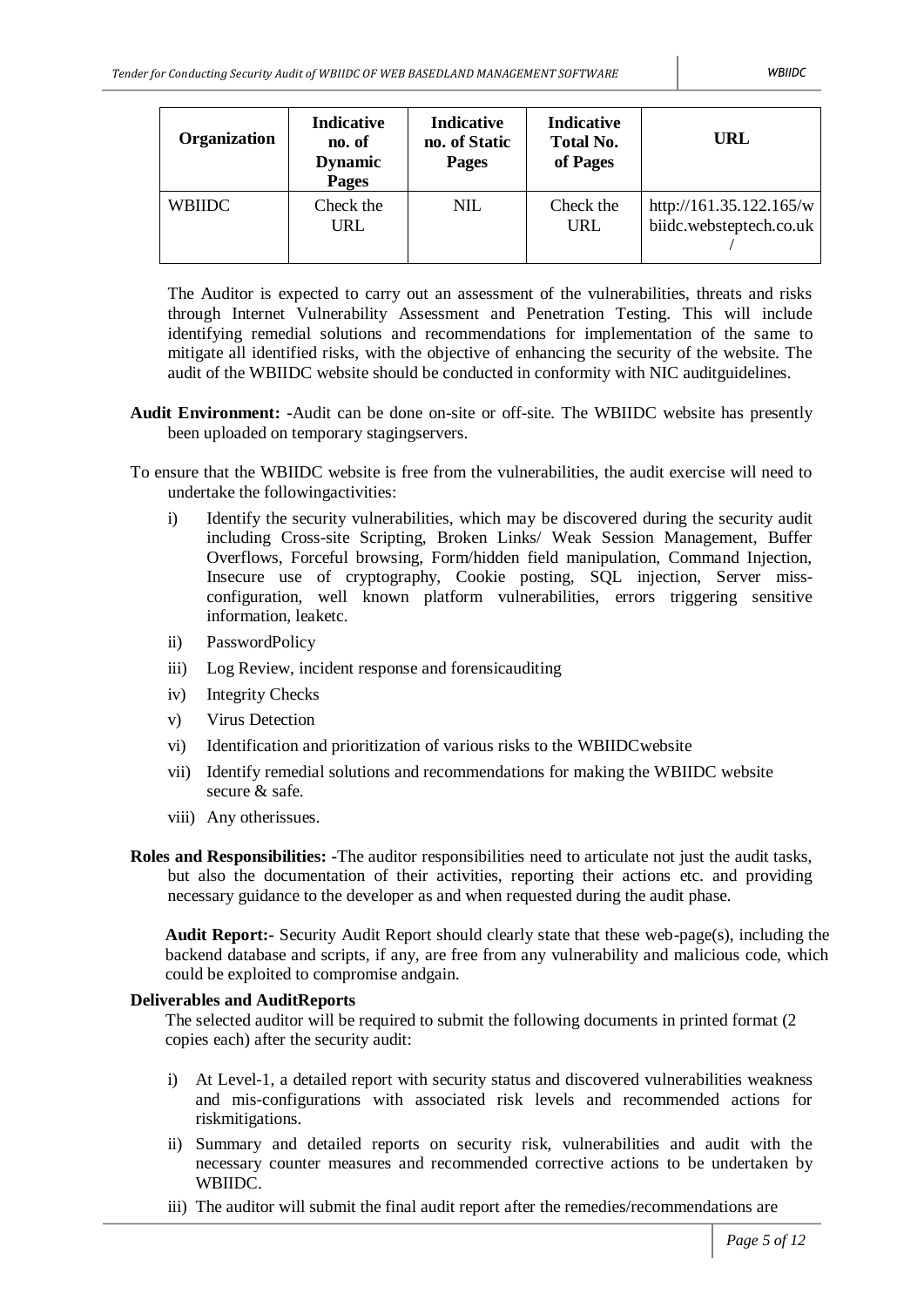implemented and confirmed withretest.

- iv) The final security audit certificate for the WBIIDC's WLMS should be in compliance with the NICstandards.
- v) All deliverables shall be in English language and in A4 sizeformat.
- vi) The vendor will be required to submit the deliverables as per terms and conditions of this document.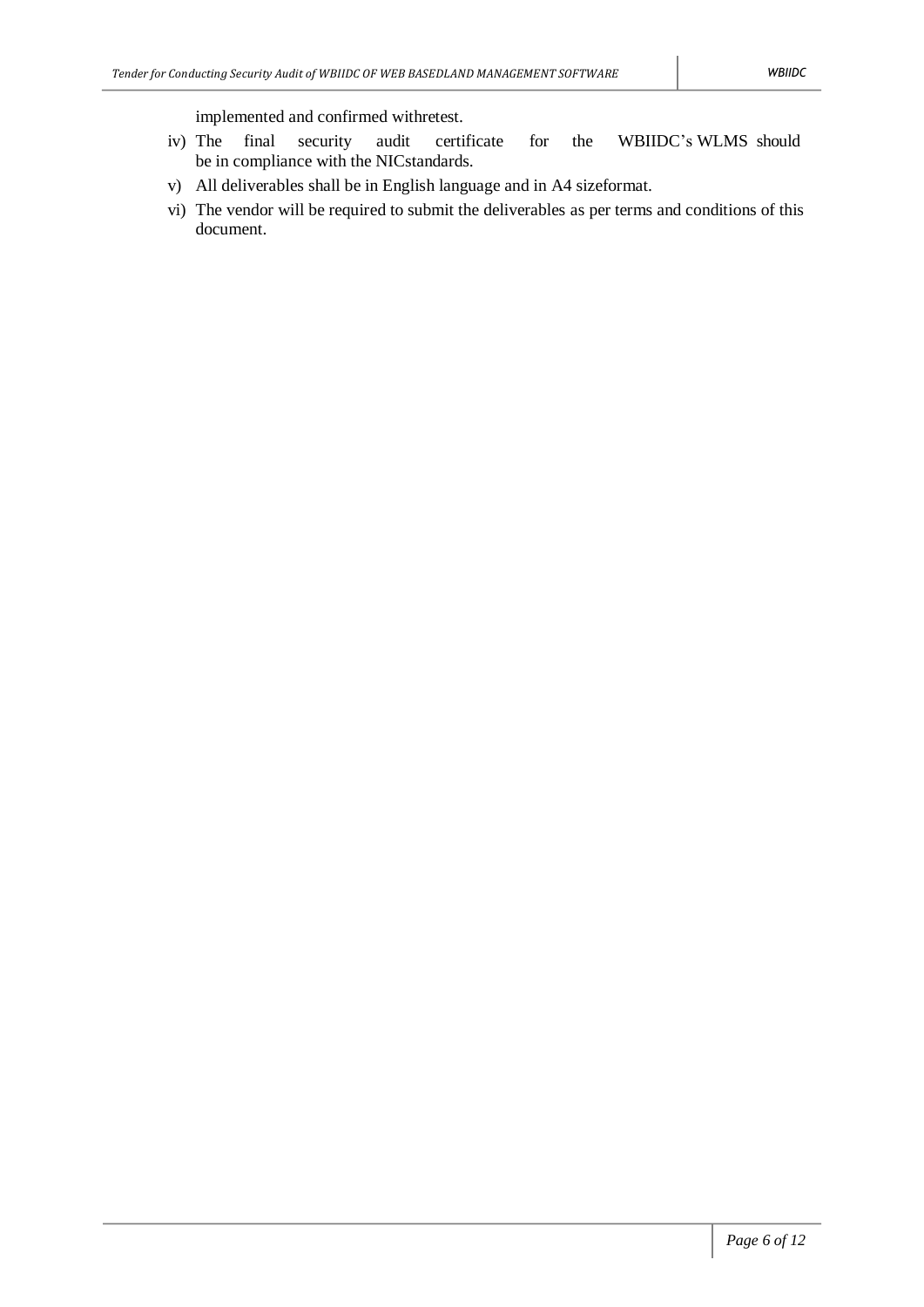#### **Annexure-I**

# **Letter for Quotation Submission**

To Date: The EXECUTIVE ENGINEER (D&P), West Bengal Industrial Infrastructure development Corporation, Block DJ, Plot No. 10, Sector II, Saltake City, Kolkata: 700 091,

Sub: Quotation for Conducting Security Audit of Land Management Software of WBIIDC

Website

Ref: QuotationNo.: IIDC/D&P/01/21-22

I/ We, the undersigned, offer to conduct Security Audit of Web Based Land Management

Software of WBIIDC. We are hereby submitting our Quotation, which includes this Technical

Quotation and a Price Quotation sealed in separate envelopes.

We, hereby declare that:

- (a) We have read carefully the various conditions of Quotation document attached hereto and hereby agree to a Quotation by the saidconditions.
- (b) We agree to keep this Quotation valid for acceptance for a period of Thirteen (30) days from the due date for submitting theQuotation.
- (c) We also agree to a Quotation by the conditions of the Quotation Document and Terms and Conditions of the Contract as lay down by theWBIIDC.
- (d) Until a formal agreement is prepared and executed, acceptance of this Quotation document shall constitute a binding contract between WBIIDC and us subject to the modifications, as may be mutually agreed to, between WBIIDC andus.

We understand that the WBIIDC is not bound to accept any Proposal that the

WBIIDC receives. Yours faithfully,

Authorized Signatory (With Name, Designation, Contact no. and Seal)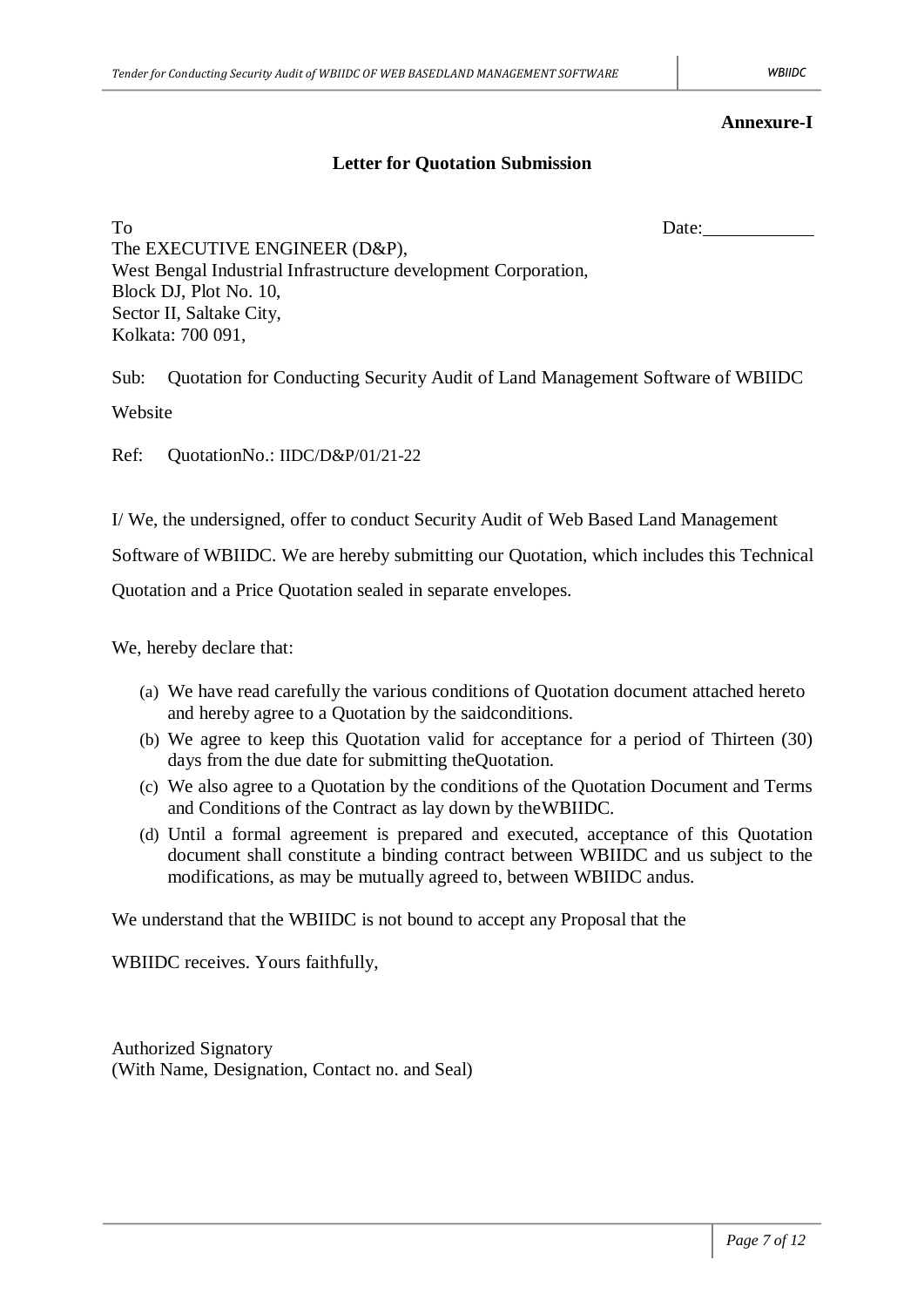### **Annexure-II**

|                  | <b>S.No. Particulars</b>                                                                                                                                      |  |
|------------------|---------------------------------------------------------------------------------------------------------------------------------------------------------------|--|
| 1.               | Name of the Quotationer                                                                                                                                       |  |
| 2.               | Date of Registration/Incorporation<br>(copy of incorporation/firm registration certificate<br>to be submitted)                                                |  |
| 3.               | <b>CERT-In Registration Number</b><br>(copy of CERT-In empanelment<br>certificate to be submitted)                                                            |  |
| $\overline{4}$ . | Detailed office address of the Quotationer with<br>Office Telephone Number, Fax Number, Mobile<br>Number and E- mail along with name of the contact<br>person |  |
| 5.               | <b>Status of Applicant</b><br>(Proprietorship Firm/Partnership<br>Firm/Private Limited/Society/ (attach<br>documentary evidence)                              |  |
| 6.               | PAN Number (copy to be enclosed)                                                                                                                              |  |
| 7.               | GST Tax Registration No. (copy to be enclosed)                                                                                                                |  |
| 8.               | List of Clients, Govt. as<br>well as reputed private<br>organizations                                                                                         |  |

# **Profile of the Quotationer**

Signature of the Authorized Signatory Name Designation Name of the Quotationer Entity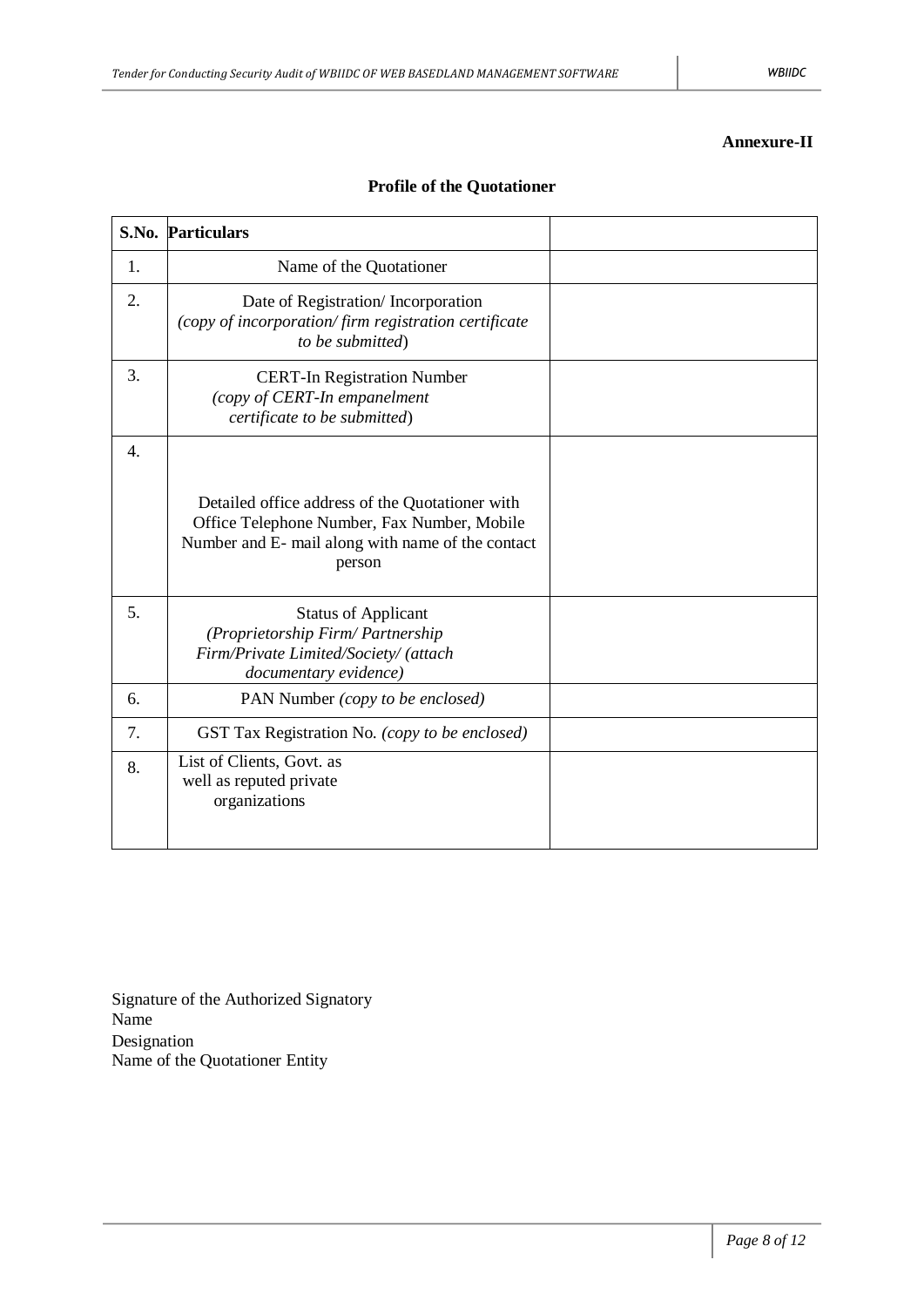# **Performa for Affidavit**

*(On non-judicial stamp paper of Rs. 100/-)*

I\_\_\_\_\_\_\_\_Proprietor/Director/Partner of thefirmM/s.\_\_\_\_\_\_\_\_do hereby solemnly affirm that our firm M/s. has never been blacklisted/debarred by any Government Department/ autonomous bodies and/ or any institutions and there has not been any work cancelled against them for poor performance in the last three years reckoned from the date of invitation ofQuotation.

Signature of the Authorized Signatory Name Designation Name of the Quotation Entity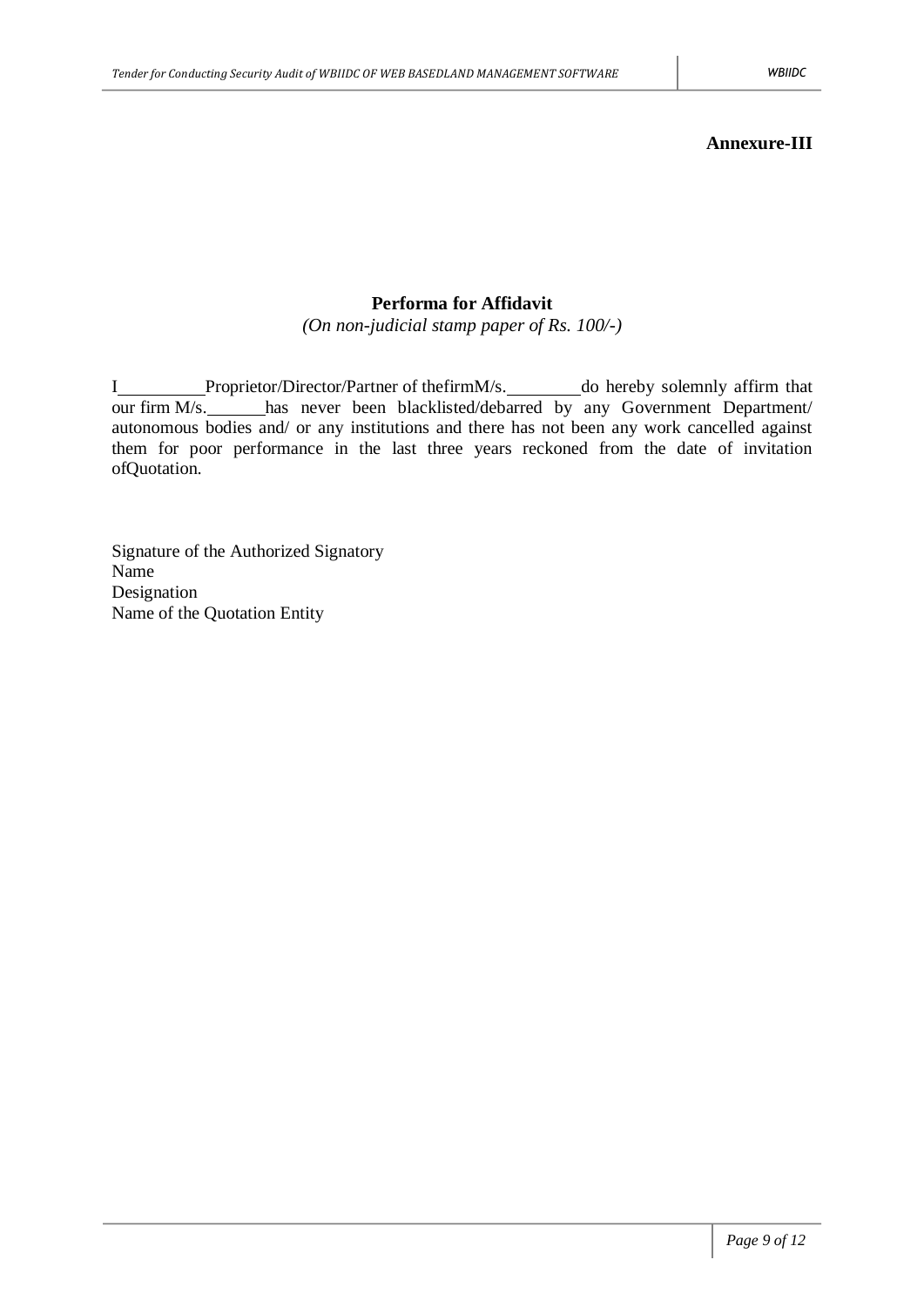### **Annexure-IV**

# **Quotation Price**

To Date: The EXECUTIVE ENGINEER (D&P), West Bengal Industrial Infrastructure development Corporation, Block DJ, Plot No. 10, Sector II, Saltake City, Kolkata: 700 091,

Sub: Offer for Conducting Security Audit of Web BasedLand Management Softwareof

#### WBIIDC

Ref: Quotation No.: IIDC/D&P/01/21-22

### Sir,

We quote below our firm prices for conducting security audit of Land Management Softwareof WBIIDC as per terms and conditions in the aforementioned tender;

|                         | S. No. Description                                                                    | Price (Rs.) |  |  |
|-------------------------|---------------------------------------------------------------------------------------|-------------|--|--|
|                         | Work for Conducting Security Audit of Web Based Land<br>Management Software of WBIIDC |             |  |  |
| Applicable taxes        |                                                                                       |             |  |  |
| <b>Total</b>            |                                                                                       |             |  |  |
| <b>Rupees in Words:</b> |                                                                                       |             |  |  |

- 2. Quoted rates valid for 30 days from the date of opening ofQuotation.
- 3. I/We accept all the terms and conditions of your Quotation document referred toabove.
- 4. I/ We understand you are not bound to accept any proposal youreceive.

Signature of the Authorized Signatory Name Designation Name of the QuotationEntity